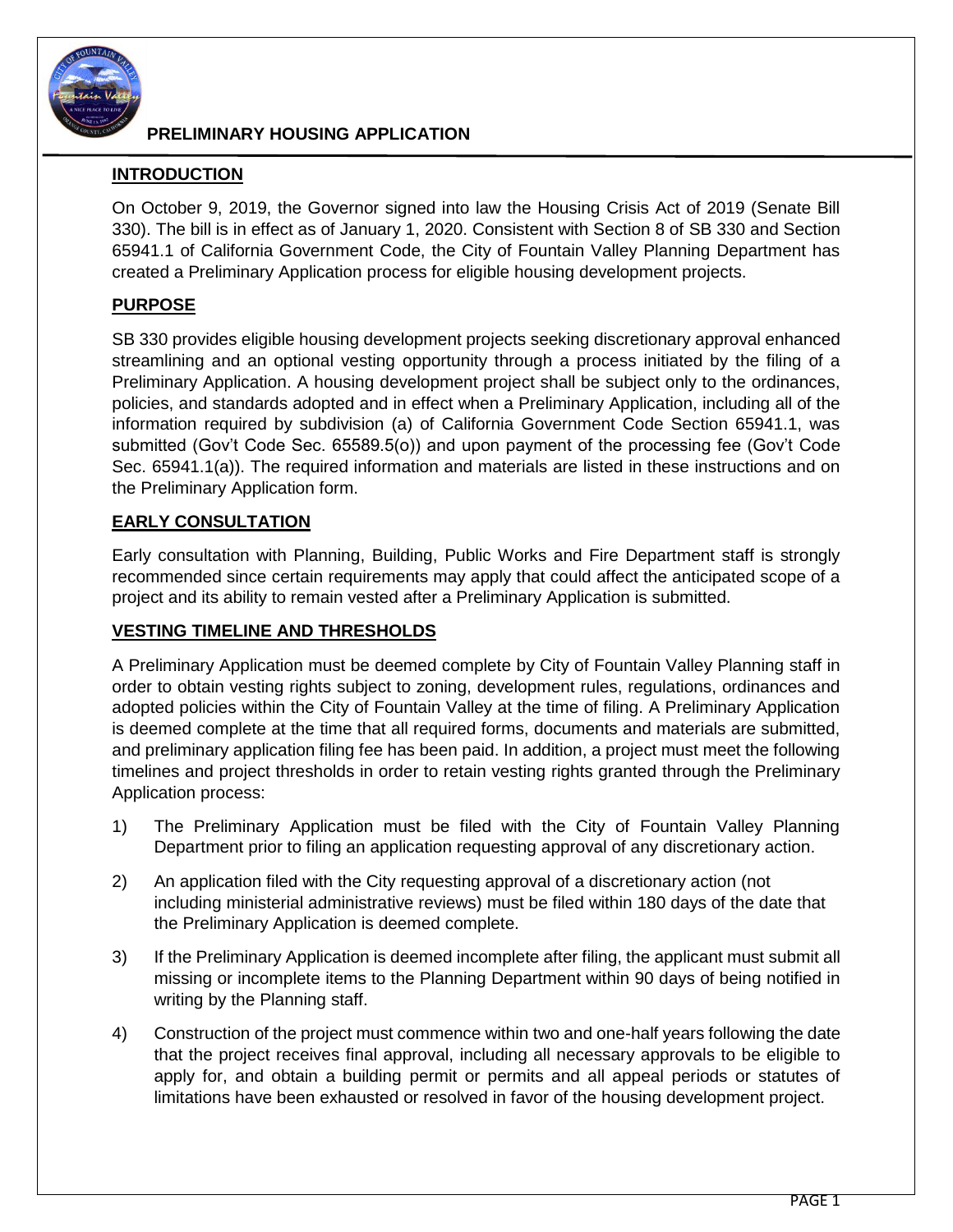

- 5) Any change in the dwelling unit count is limited to less than 20 percent—exclusive of any increase resulting from the receipt of a density bonus, concession, waiver, or similar provision—indicated on the submitted and deemed complete Preliminary Application.
- 6) Any change in the square footage of construction is limited to less than 20 percent of the square footage— exclusive of any increase resulting from the receipt of a density bonus, concession, waiver, or similar provision—indicated on the submitted and deemed-complete Preliminary Application.

The materials required in this form must be provided by the applicant as part of the Preliminary Application. The Preliminary Application must be filed with City of Fountain Valley Planning Department located at 10200 Slater Avenue, Fountain Valley, CA 92708. All forms are available at the Public Counter and City's website at<https://www.fountainvalley.org/981/Applications-Fees>

#### **WHAT TO FILE**

The following materials and information are required for filing a SB330 Preliminary Application.

- (1) The specific location, including parcel numbers, a legal description, and site address, if applicable.
	- □ Vicinity Map
	- $\Box$  Name, address, phone number and email address of plan preparer and applicant.
- (2) The existing uses on the project site and identification of major physical alterations to the property on which the project is to be located.
	- □ Zoning district
	- □ Conceptual Landscape Plan in compliance with Chapter 21.20: Square footage of landscaping, existing and proposed with dimensions and percent of landscaping.
	- □ Lot coverage (%)
	- $\Box$  Parking required, parking provided (covered and uncovered) in compliance with Chapter 21.22.
	- □ Preliminary grading plan and method of draining the site in compliance with Chapter 18.06.
	- □ Water Quality Management Plan (WQMP) in compliance with Chapter 21.18.120
	- □ Location, height and composition of walls and fences.
	- □ Location of storage/refuse/recycling areas & enclosures with wall height and type of materials in compliance with Chapter 21.18.100
	- $\Box$  Location and method of lighting (including proposed screening) in compliance with Chapter 21.18.060.
	- □ Location of fire hydrants.
	- □ Location of water/sewer mains.
- (3) A fully dimensioned and labeled site plan showing the location on the property, elevations showing design, color, and material, and the massing, height, and approximate square footage, of each building that is to be occupied.
	- □ Property lines and dimensions.
	- □ Building and structure footprints.
	- □ Square footage or gross and net acreage of property.
	- □ Square footage of building or additions.
	- □ Type of building construction.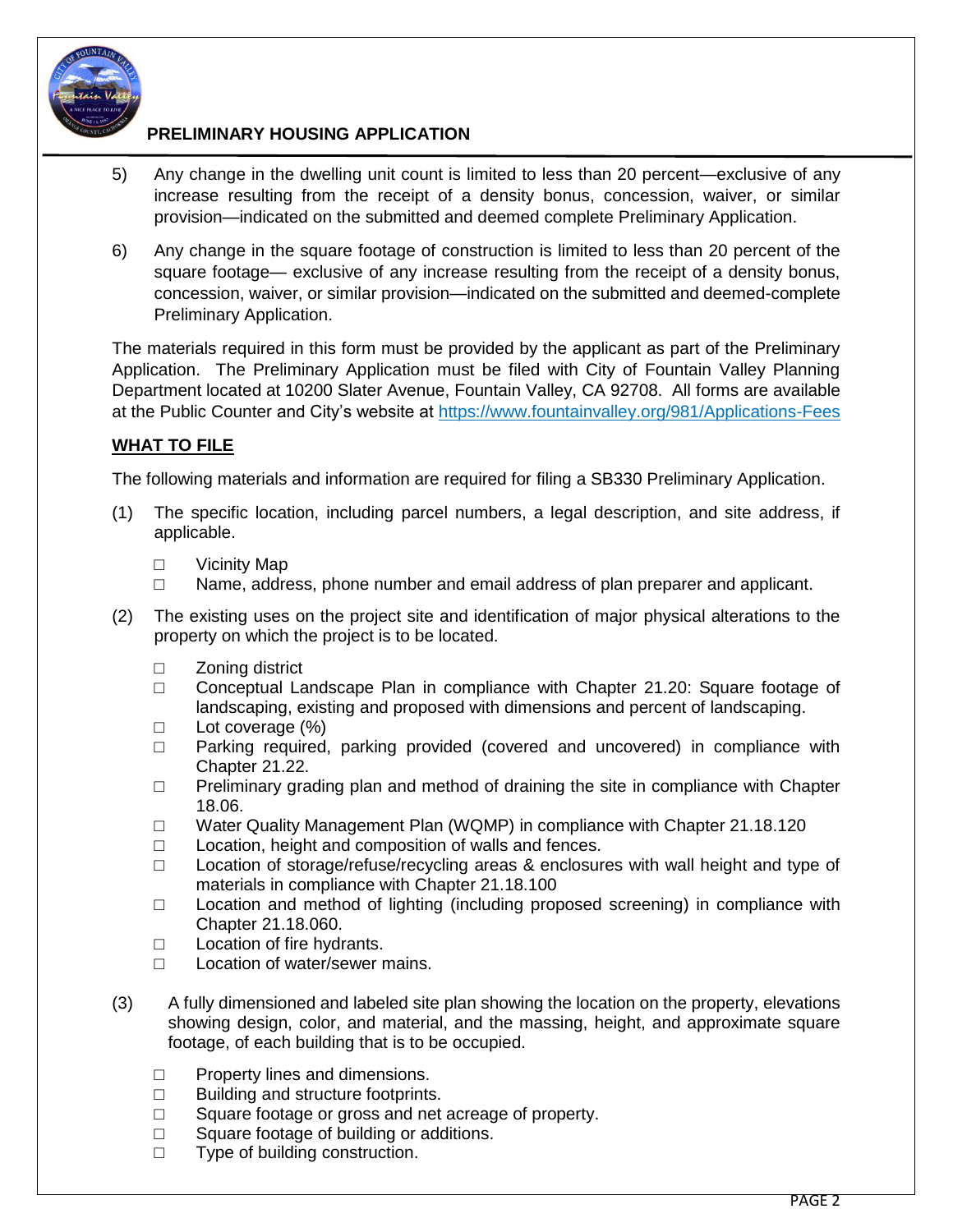

- $\Box$  Automatic sprinklers in building (yes or no).
- □ Building occupancy.
- $\Box$  Driveways: (a) show all points of ingress and egress; (b) show conflict points such as other driveways, streets or alleys within 300 feet of proposed driveway (can be on a separate plan); (c) must show path of travel across driveway.
- □ Handicapped parking, ramps, signs and pavement markings.
- □ Parking layout showing sizes and location of each stall, back out areas and driving aisles and loading zones in compliance with Chapter 21.22
- □ Dimensions and nature of all easements.
- □ Frontage streets: name, centerline, curb line, right-of-way, improvements and utility poles.
- □ Sidewalk and interior walks including ramps and curb ramps.
- □ Concrete header separating all paved vehicular areas from landscaping.
- □ North arrow.
- (4) The proposed land uses by number of units and square feet of residential and nonresidential development using the categories in the applicable zoning ordinance.
- (5) The proposed number and dimensions of parking spaces.
	- □ Driveways: (a) show all points of ingress and egress; (b) show conflict points such as other driveways, streets or alleys within 300 feet of proposed driveway (can be on a separate plan); (c) must show path of travel across driveway.
	- □ Handicapped parking, ramps, signs and pavement markings.
	- $\Box$  Parking layout showing sizes and location of each stall, back out areas and driving aisles and loading zones.
- (6) Any proposed point sources of air or water pollutants as identified in a WQMP.
- (7) Any species of special concern known to occur on the property as identified by a certified biologist.
- (8) Whether a portion of the property is located within any of the following:
	- (A) A very high fire hazard severity zone, as determined by the Department of Forestry and Fire Protection pursuant to Section 51178.
	- (B) Wetlands, as defined in the United States Fish and Wildlife Service Manual, Part 660 FW 2 (June 21, 1993).
	- (C) A hazardous waste site that is listed pursuant to Section 65962.5 or a hazardous waste site designated by the Department of Toxic Substances Control pursuant to Section 25356 of the Health and Safety Code.
	- (D) A special flood hazard area subject to inundation by the 1 percent annual chance flood (100-year flood) as determined by the Federal Emergency Management Agency in any official maps published by the Federal Emergency Management Agency.
	- (E) A delineated earthquake fault zone as determined by the State Geologist in any official maps published by the State Geologist, unless the development complies with applicable seismic protection building code standards adopted by the California Building Standards Commission under the California Building Standards Law (Part 2.5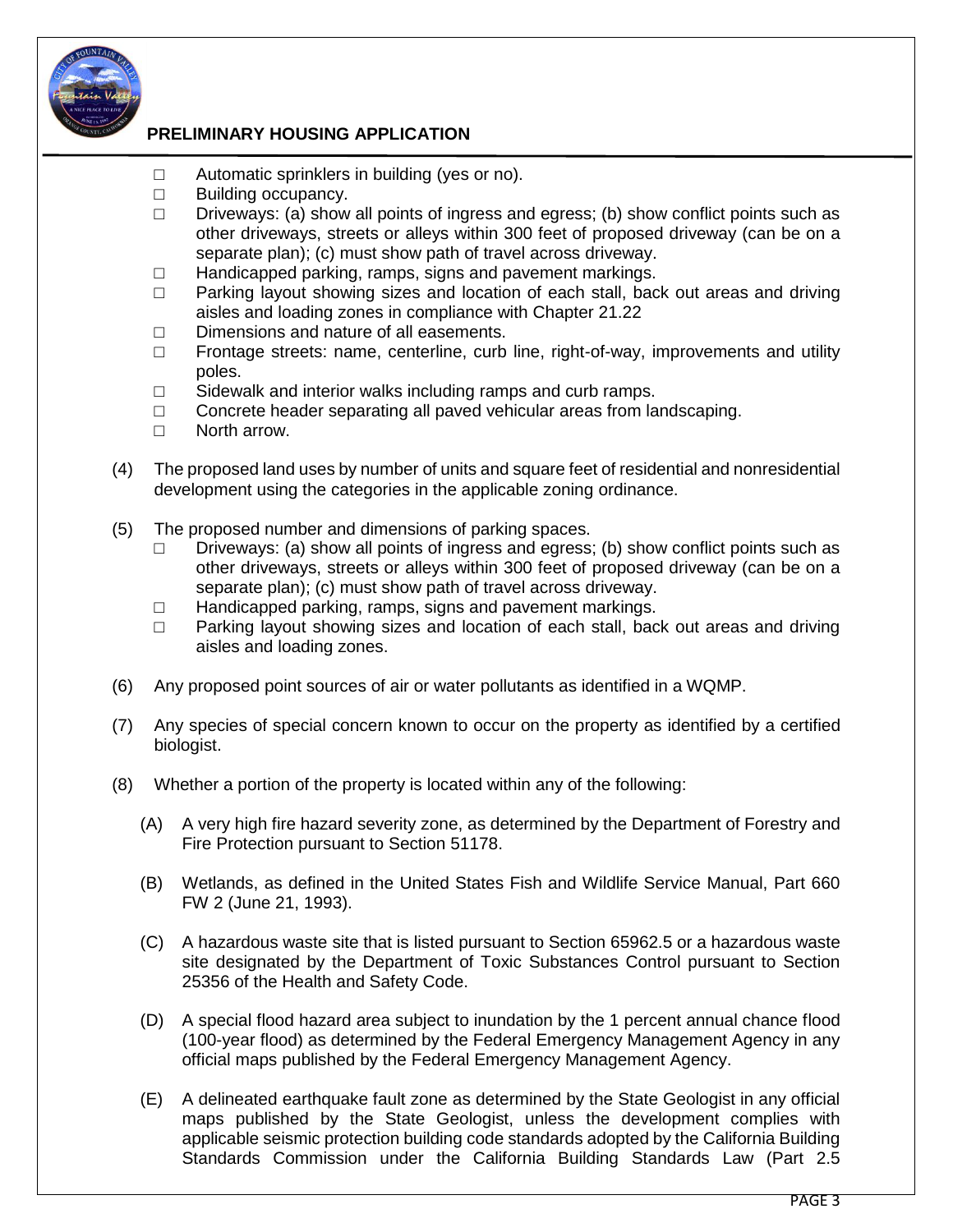

(commencing with Section 18901) of Division 13 of the Health and Safety Code), and by any local building department under Chapter 12.2 (commencing with Section 8875) of Division 1 of Title 2.

- (F) A stream or other resource that may be subject to a streambed alteration agreement pursuant to Chapter 6 (commencing with Section 1600) of Division 2 of the Fish and Game Code.
- (9) Any historic or cultural resources known to exist on the property.
- (10) The number of and location of proposed below market rate units and their affordability levels.
- (11) The number of bonus units and any incentives, concessions, waivers, or parking reductions requested pursuant to Section 65915. Any adjustment of the development standards in Title 21 shall be subject to the requirements provided in Chapter 21.50 (Variances) and a draft affordable housing agreement specifying the affordability levels, terms, monitoring, and reporting responsibilities consistent with State Law.
- (12) Whether any approvals under the Subdivision Map Act, including, but not limited to, a parcel map, a tentative map, or a condominium map, are being requested. Subject to the requirements in FVMC Chapter 21.66 – 21.80
- (13) The applicant's contact information and, if the applicant does not own the property, consent from the property owner to submit the application.
- (14) The number of existing residential units on the project site that will be demolished and whether each existing unit is occupied or unoccupied.
- (16) A site map showing a stream or other resource that may be subject to a streambed alteration agreement pursuant to Chapter 6 (commencing with Section 1600) of Division 2 of the Fish and Game Code and an aerial site photograph showing existing site conditions of environmental site features that would be subject to regulations by a public agency, including creeks and wetlands, as identified on an ALTA Survey.
- (17) The location of any recorded public easement, such as easements for storm drains, water lines, and other public rights of way, as identified on an ALTA Survey.

#### **APPLICABLE CODE SECTIONS**

All projects are subject to the Fountain Valley Municipal Code; specifically including, but not limited to the following Chapters:

- □ Title 21 Development Code
- $\Box$  Title 18 Building Codes and Regulations
- □ Title 17 Fire Prevention
- $\Box$  Title 13 Public Works

The Fountain Valley Municipal Code can be accessed at www. http://gcode.us/codes/fountainvalley/